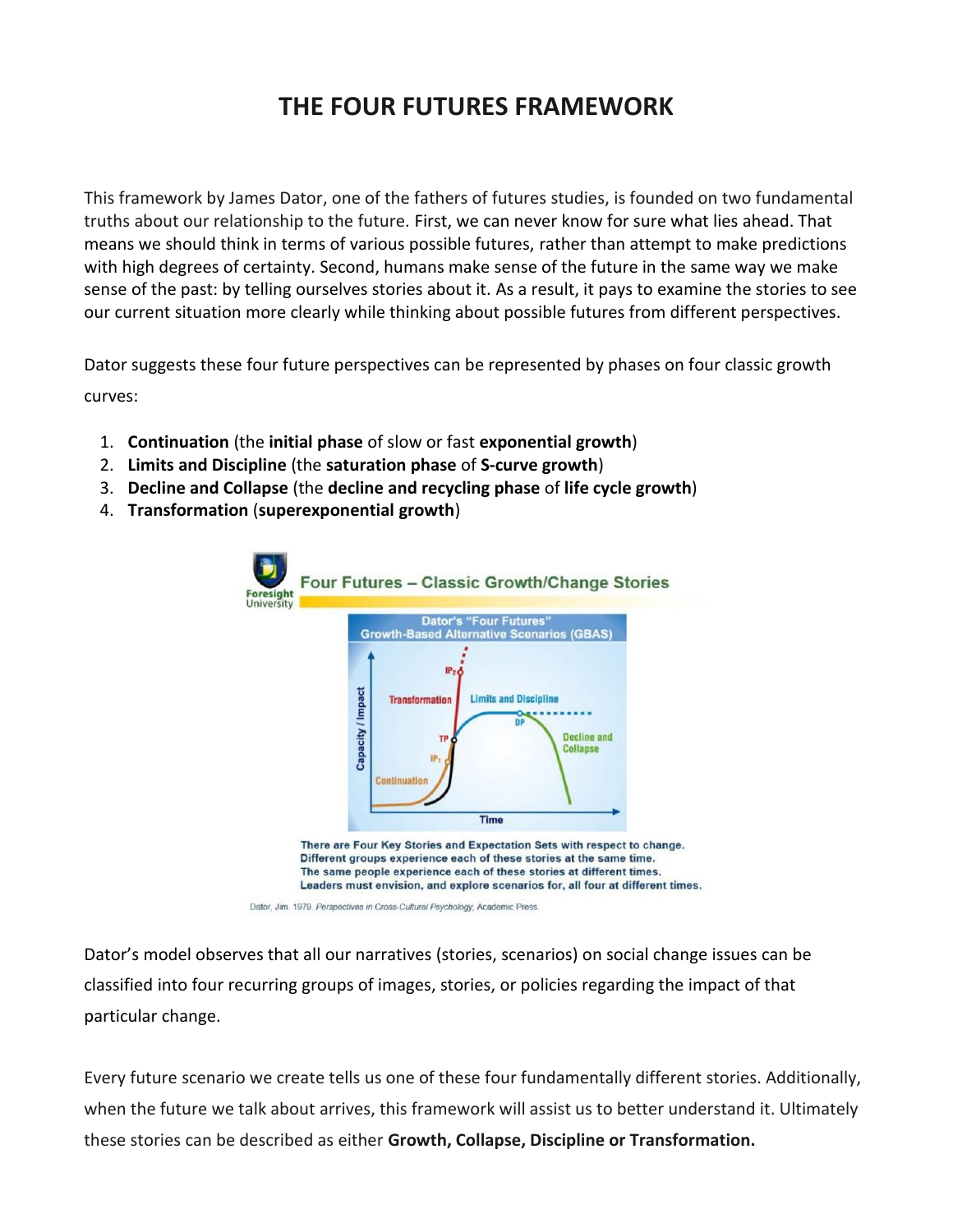

• At a macro-level, the four categories shape the way we talk about the possible futures that lie ahead of us. **Growth** is described as continued economic growth, widening prosperity, and ongoing technological advance. A **Collapse** scenario would be a catastrophe that is the result of global warming or a financial disaster that topples life as we know it. **Discipline** is the future most people mean when they describe the actions and behaviours they see as being necessary for reducing the impact of internal or external forces. **Transformation** is a utopia that some say is possible, but no one can fully articulate right now. However, ideally it would address individual, social, economic, and environmental well-being.

## **Your Four Futures**

When so much feels uncertain, the Four Futures framework is a powerful tool to reignite thinking on where you're at now and what comes next.

It's not as much about trying to predict the future as it is a framework to facilitate the building of useful models of potential options for consideration. These models will contribute to greater clarity about the present and the influences of the current forces of change. It will also contribute to thinking constructively about a preferred future as well as how to move toward it.

## **THE TOOL AND HOW TO USE IT:**

**The goal is to map out a realistic scenario and the most viable or likely journey towards that**  scenario.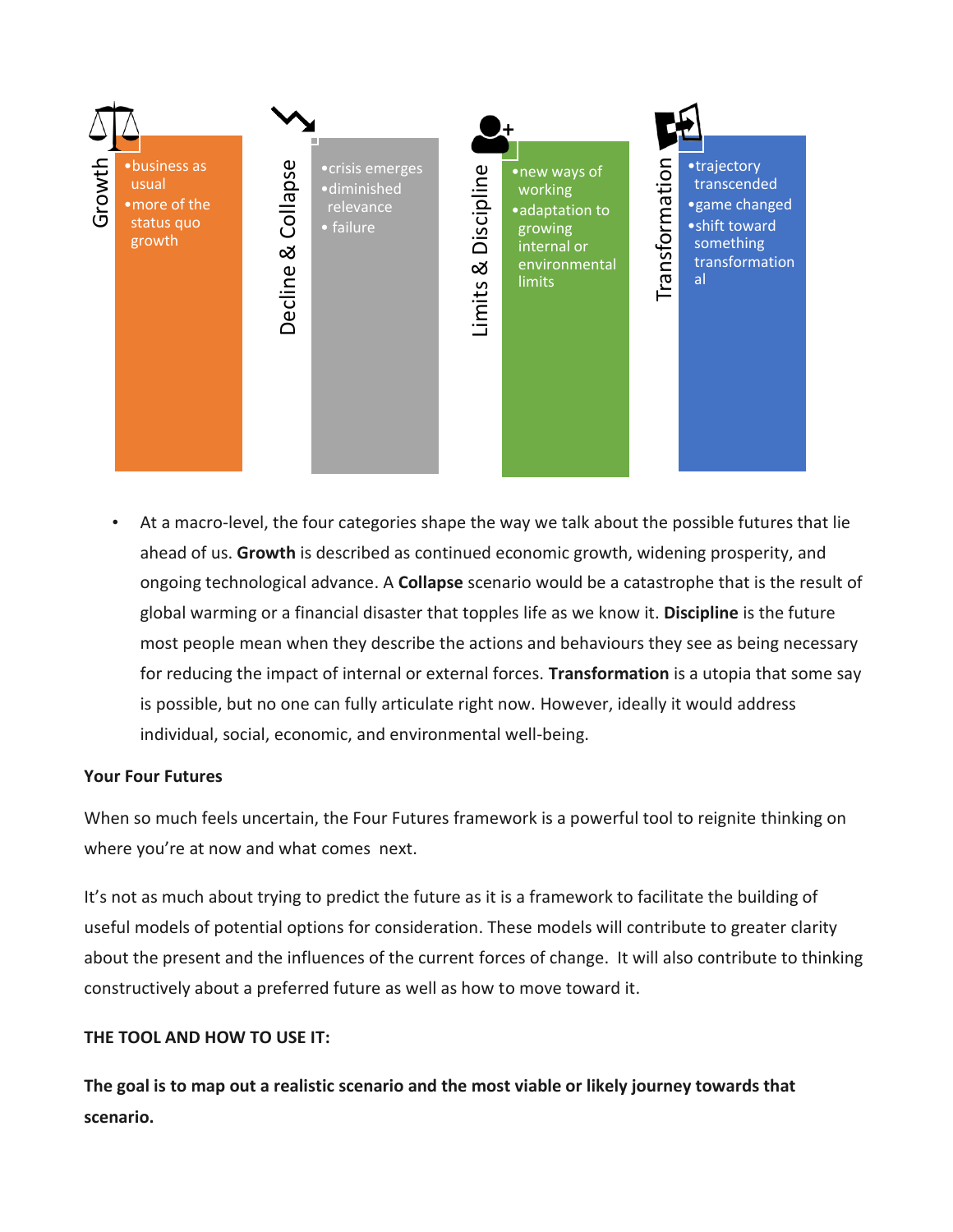| Category                                                                           | <b>Description</b>                                                                                                                                                                                                                                                                                                                                                                                                                                                 | <b>Your Scenario</b> |
|------------------------------------------------------------------------------------|--------------------------------------------------------------------------------------------------------------------------------------------------------------------------------------------------------------------------------------------------------------------------------------------------------------------------------------------------------------------------------------------------------------------------------------------------------------------|----------------------|
| ·business as<br>Growth<br>usual<br>•more of the<br>status quo<br>growth            | Growth. The trajectory you're on<br>right now continues upwards.<br>This scenario is about climbing<br>the path ahead of you. What are<br>the key landmarks along that<br>journey? Map the most realistic<br>sounding Growth scenario you<br>can.                                                                                                                                                                                                                  |                      |
| Decline & Collapse<br>• crisis<br>emerges<br>·diminished<br>relevance<br>• failure | <b>Collapse.</b> What does sudden<br>collapse in your current<br>trajectory look like? What are the<br>forces that could cause that<br>collapse? Is your organization or<br>business at risk? Are new<br>technologies putting your<br>entire industry at risk? Are you<br>working in a way that won't be<br>sustainable long term? Map a<br>realistic collapse scenario, safe in<br>the knowledge that this exercise<br>is helping make sure it doesn't<br>happen. |                      |